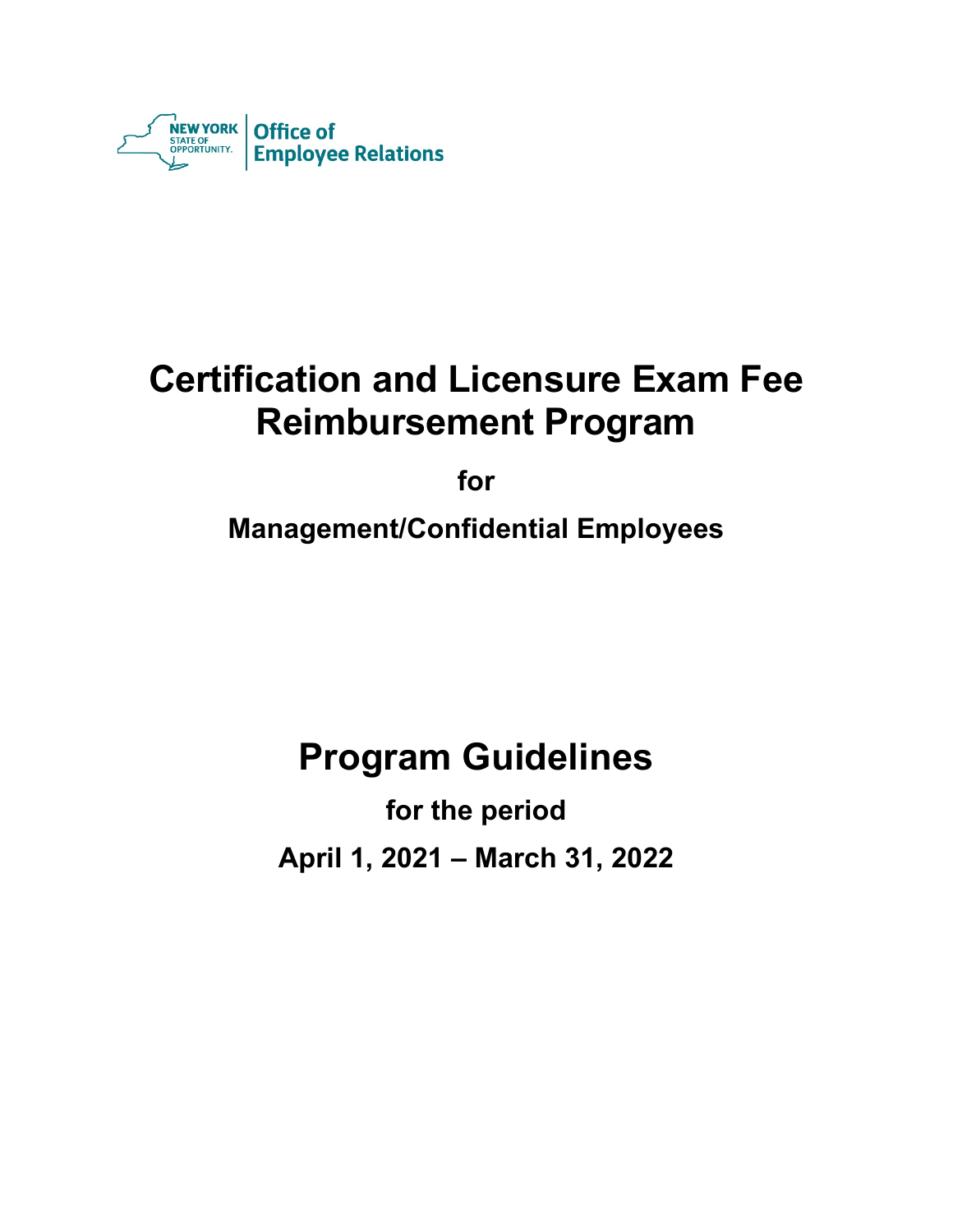# **Certification and Licensure Exam Fee Reimbursement Program**

# **TABLE OF CONTENTS**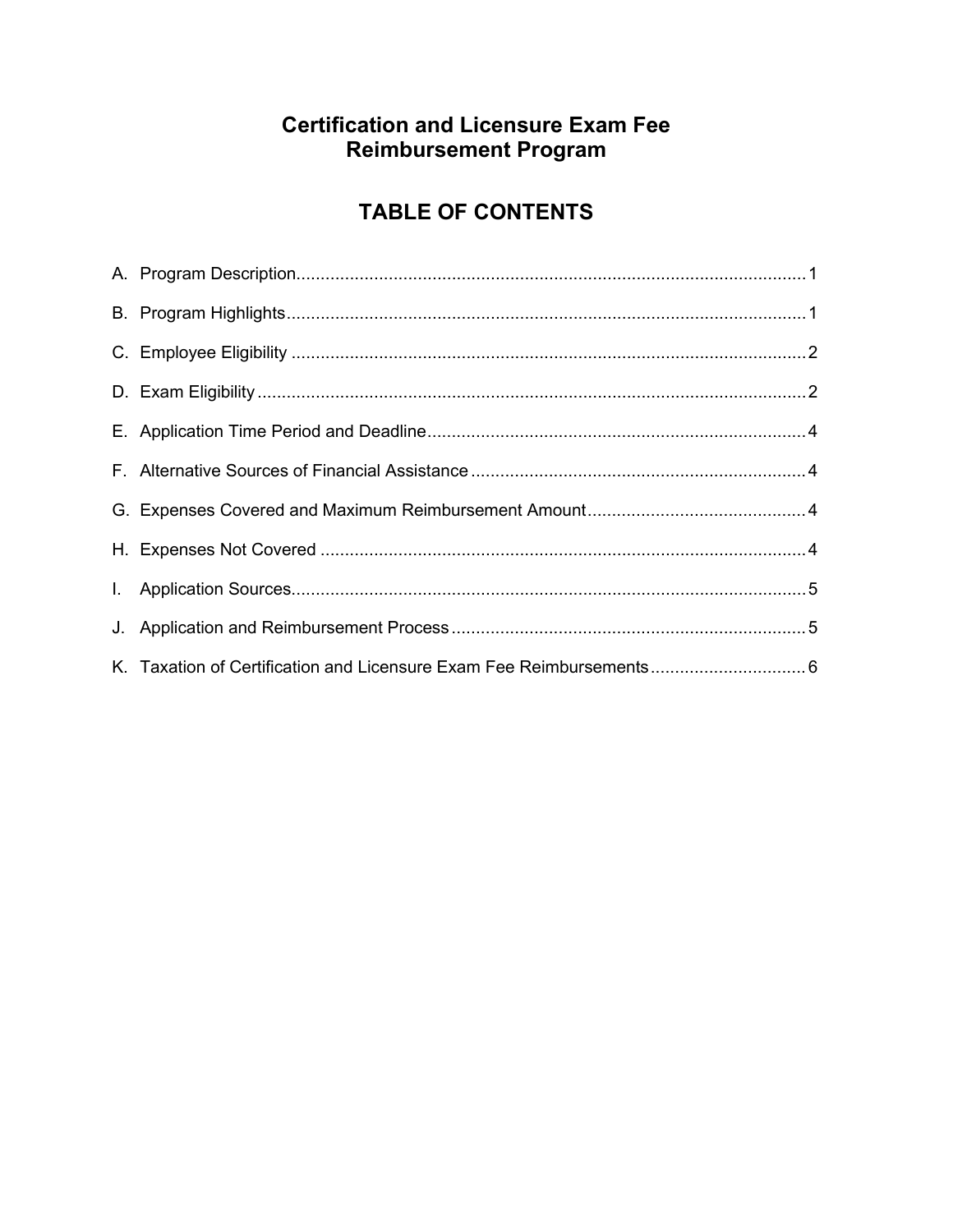# **A. Program Description**

The Certification and Licensure Exam Fee Reimbursement (CLEFR) Program reimburses the cost of examination fees for first-time certification and licensure to state employees designated Management/Confidential (M/C). The time period covered by this program is April 1, 2021 through March 31, 2022. During the time period, an employee can be reimbursed a maximum of \$600 for certification and licensure examination fees. *Please note: This program does not cover fees for Civil Service exams.*

# **B. Program Highlights**

- Provides reimbursement for the cost of examinations for first-time certification or licensure of M/C employees for exams that occurred on or after April 1, 2021 through March 31, 2022. Applications for exams that began on or after April 1, 2021, and ended prior to September 1, 2021, must be submitted by November 1, 2021.
- Maximum reimbursement is \$600 for the period April 1, 2021 through March 31, 2022.
- Reimbursement requires a passing exam grade.
- All CLEFR applications must be postmarked within 60 days after the end date of the exam.
- **All reimbursements issued during the calendar year are reported to the Office of the State Comptroller (OSC) during the month of October. Once these reimbursements are reported, no further payments will be issued until after January 1 of the following calendar year.**
- **The IRS considers reimbursements under the Certification and Licensure Exam Fee Reimbursement Program taxable income. The Office of the State Comptroller will withhold estimated taxes at the end of the calendar year. This may result in substantial withholding from paychecks at the end of the year and applicants should plan accordingly.**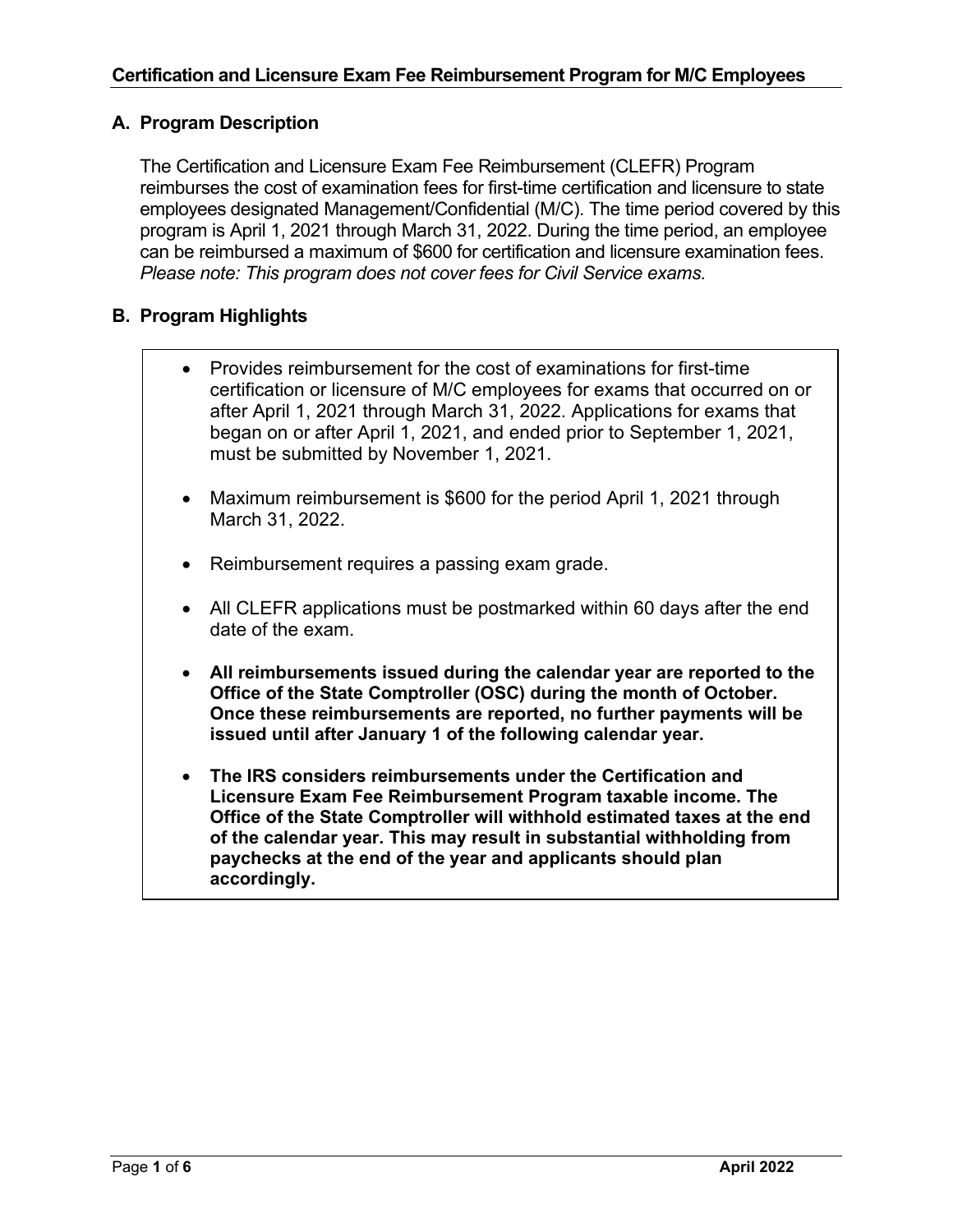# **C. Employee Eligibility**

The employee's status during the pay period in which the exam was taken will determine the applicable reimbursement rate.

*1. Current New York State or Roswell Park Cancer Institute M/C employees who are in classified service and working for the Executive Branch*

At both the start and completion date of the exam, an employee must:

- be actively employed in a New York State or Roswell Park Cancer Institute M/C position; and
- be a New York State or Roswell Park M/C employee with attendance rules coverage who is either full- or part-time (working 50 percent or more); and
- have completed the 13 biweekly pay period qualifying period to earn and use vacation.

#### *2. Laid off Employees*

A New York State or Roswell Park Cancer Institute M/C employee is eligible for reimbursement if the applicant:

- has been laid off in the past year; and
- has not been rehired in a New York State or Roswell Park Cancer Institute M/C position; and
- is on the appropriate Civil Service or Roswell Park Cancer Institute Preferred List.

#### 3. *Half-Time Employees and Employees on Full-Time Non-Disciplinary Leave*

A New York State or Roswell Park Cancer Institute M/C employee who works less than 50 percent, and those on full-time non-disciplinary leave, are not eligible for this benefit. Eligibility will be based on work status on the start date of the exam.

For purposes of this program, employees participating in a Voluntary Reduction in Work Schedule (VRWS) agreement are deemed to be full-time employees.

### **D. Exam Eligibility**

To be eligible for reimbursement an exam must comply with three requirements:

- The exam must be job-related or career-related or both
- The exam must result in certification or licensure for an occupation that currently exists in New York State service
- The exam must be administered by an accredited body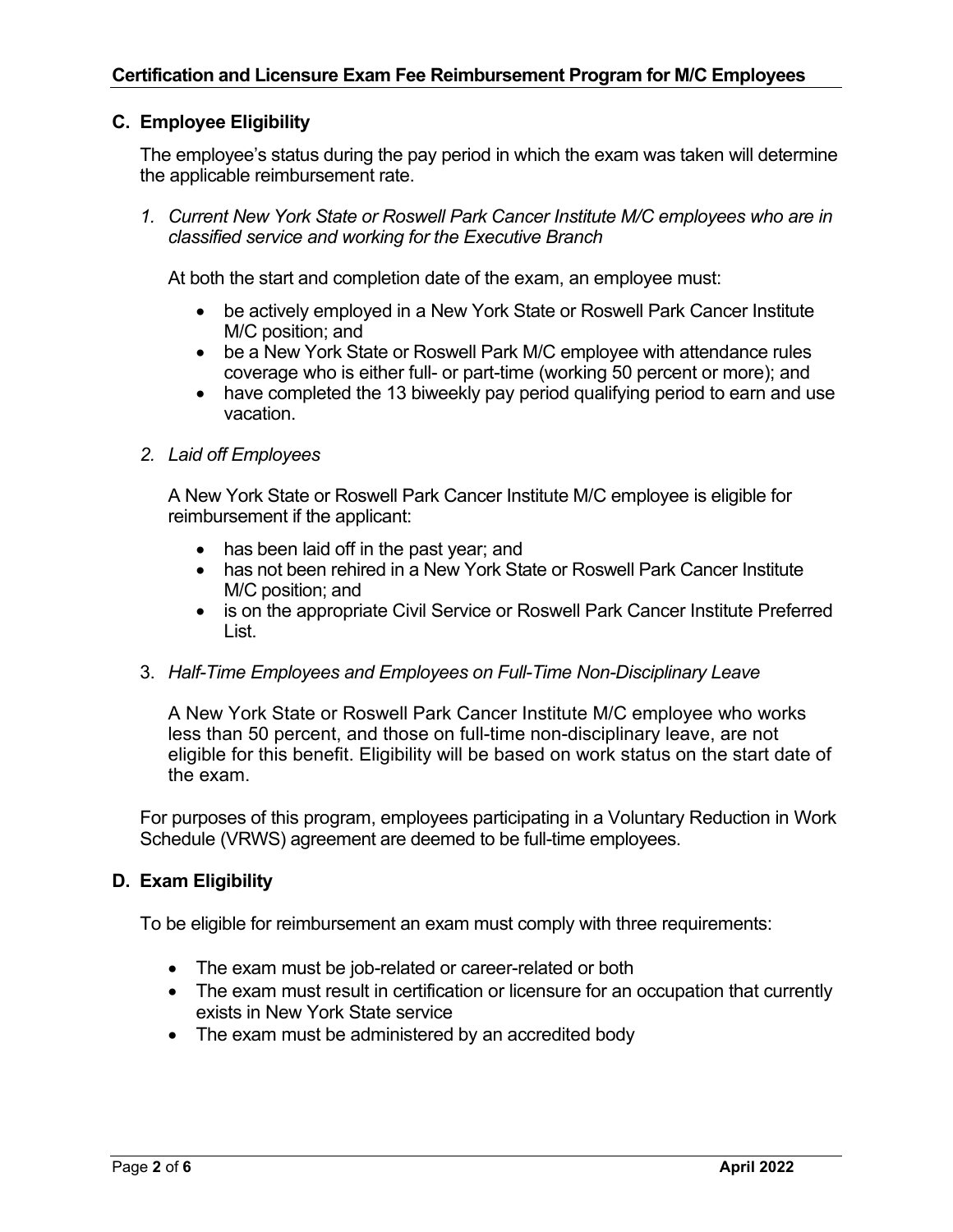## 1. **Job-Related or Career-Related**

The exam must be job-related or career-related or both. The terms job-related and career-related are defined as follows:

a. A *job-related* exam meets one of the following criteria:

- Maintains or improves the professional certification status required for the employee's current job
- Directly relates to, or enhances, the current job assignments, duties, or responsibilities
- Meets the express requirements that are imposed by the individual's employer as a condition of continued employment

b. A *career-related* exam meets one of the following criteria:

- Increases the opportunity for advancement within a title series
- Increases the opportunity for advancement to promotional positions outside of the current title series
- Enhances an employee's ability to acquire professional certification in an entirely different occupation, and for which there is a current civil service title in the State of New York

## 2. **Certification or Licensure**

The exam must result in certification or licensure for an occupation that currently exists in New York State service. Examples would include, but are not limited to, the following:

- a. *Information Technology*: Exams for certification in specific software programs by manufacturers such as Microsoft, Novell, Oracle, etc.
- b. *Substance Abuse*: Credentialed Alcoholism and Substance Abuse Counselor written exams
- c. *Law*: New York State Bar exam
- d. *Finance*: Certified Public Accountant exam, Financial Planning exam
- e. *Nursing*: Certification in specific nursing disciplines such as psychiatry, forensics, etc.
- f. *Engineering*: Certification in specific engineering disciplines such as storm water management

# 3. **Accreditation**

The exam must be administered by an accredited body. An accredited body is defined by one or more of the following:

• Chartered, approved, or authorized by the New York State Board of Regents or an equivalent recognized body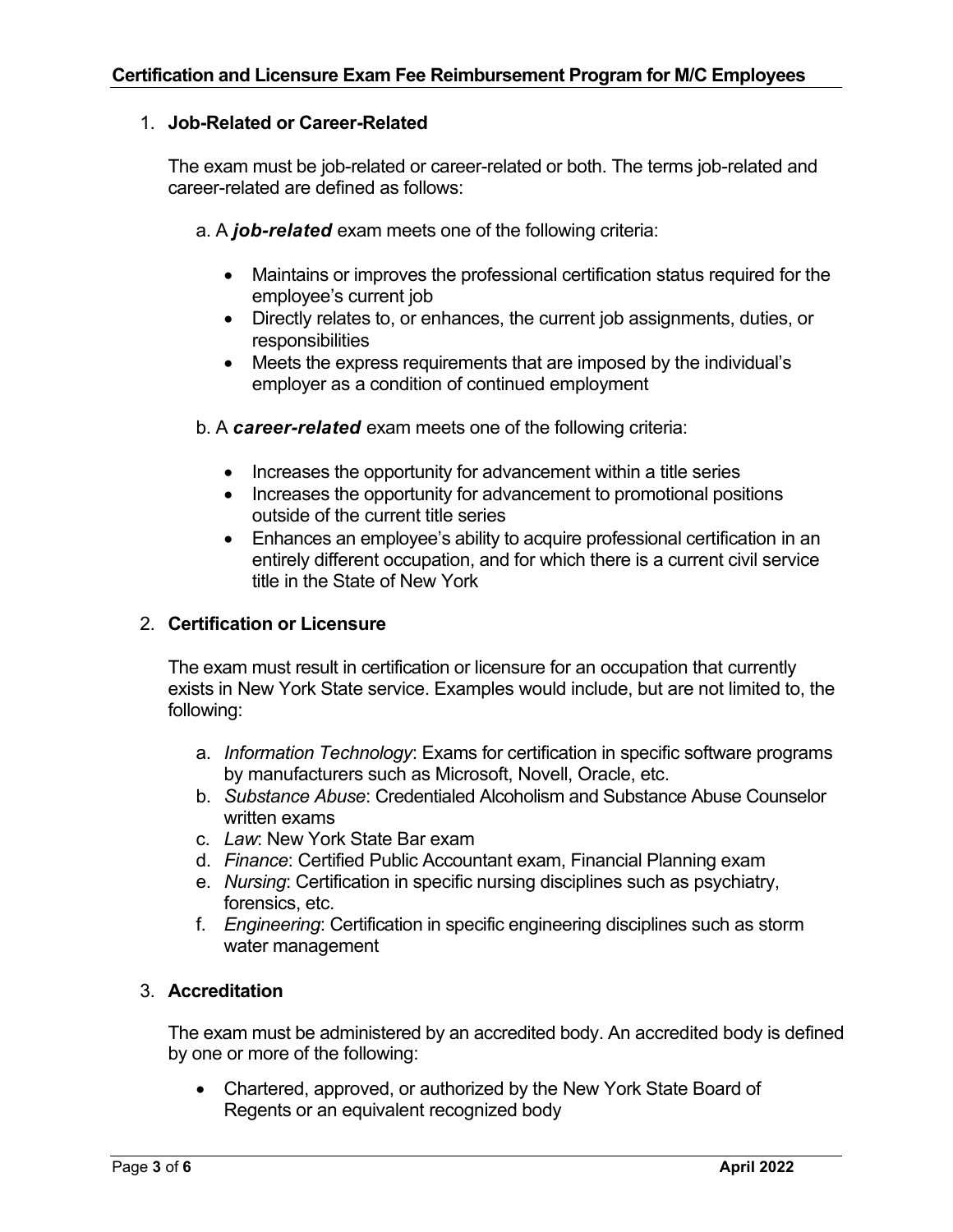- Licensed or registered by the New York State Education Department or an equivalent recognized accrediting body
- Licensed or registered by a department or agency of the State of New York to provide specific certification or licensing exams
- Certified computer manufacturers, such as Microsoft or Oracle, and authorized third parties who administer classes and certification exams on software, hardware, and other related information technology equipment
- Nationally recognized professional associations or their state or local chapters accredited to administer specific exams and award certification by the appropriate accrediting body

# **E. Application Time Period and Deadline**

CLEFR provides reimbursement for the cost of examinations for first-time certification or licensure of M/C employees for exams that occurred on or after April 1, 2021 through March 31, 2022. All CLEFR applications must be postmarked within 60 days of the end date of the exam. Applications for exams that began on or after April 1, 2021, and ended prior to September 1, 2021, must be submitted by November 1, 2021.

# **F. Alternative Sources of Financial Assistance**

If the applicant receives financial assistance from any source, the source and amount must be reported on the CLEFR application and on the paid invoice. This amount must be subtracted from the total. An employee who fails to report the amount of assistance must repay the overpayment. These participants may be excluded from participating in future programs. The CLEFR Program reimbursement will be secondary to any other assistance received.

### **G. Expenses Covered and Maximum Reimbursement Amount**

Eligible employees will be reimbursed for the cost of first-time examinations for certification and licensure, up to a maximum of \$600 during the program period. The exam must be scored with a passing grade.

Where an eligible employee, by virtue of experience and training, is permitted to seek evaluation of credentials in lieu of an examination, reimbursement of fees paid will be permitted provided that such evaluation leads to de facto certification or licensure in New York State and that all other requirements of this program are met.

### **H. Expenses Not Covered**

Costs and fees not reimbursed by the Program include, but are not limited to:

- Civil Service exam fees
- Fees for exams leading to certification in a career that does not exist in New York State service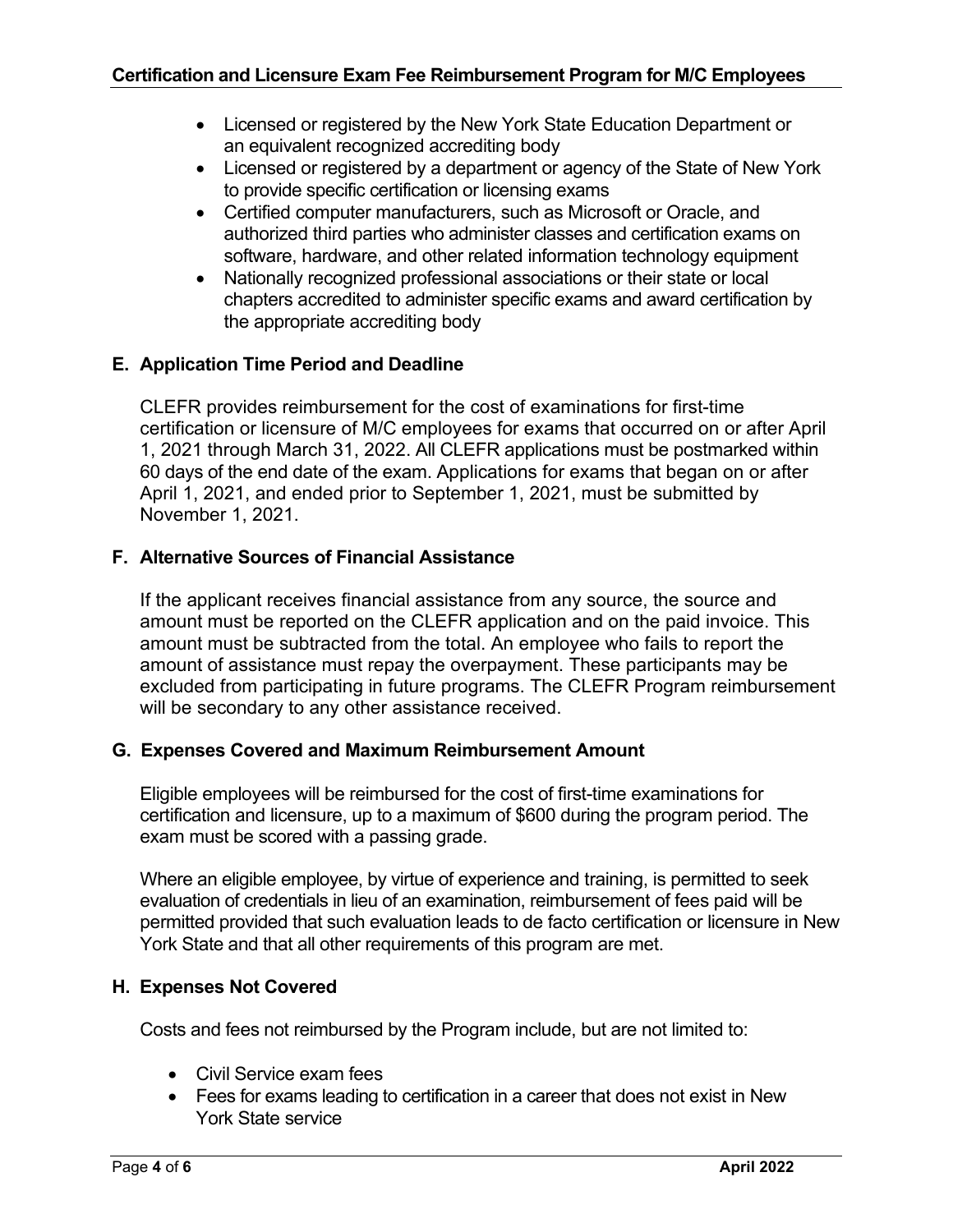- Fees for exams leading to college credit for life experience
- Exam fees less than \$25
- Academic and application fees
- Study material (books, CDs, DVDs, etc.) and supplies
- License and certification renewals

#### **I. Application Sources**

CLEFR application forms can be found on the OER website at:

oer.ny.gov/managementconfidential-mc-training-programs.

#### **J. Application and Reimbursement Process**

Once the exam has been completed, the four (4) steps to the application and

reimbursement process are as follows:

### **Step 1: Complete the Application Form**

- Complete a separate CLEFR application form for each exam.
- Read the application and these guidelines carefully and provide all the information required.
- Incomplete or illegible applications will be returned.

### **Step 2: Attach the Required Documentation**

The following documents are required and must be attached to the completed application:

- Proof of payment for exam: Original itemized invoice/receipt from the exam provider showing payment made, title of exam, date of exam administration, and cost of exam.
- Proof of a passing grade on the exam: If you have not received your exam grade, please submit your application timely, and forward your grade to us upon receipt.

#### **Step 3: Submit the Application and Required Documentation**

Submit signed, dated application, and supporting documentation in one of the following ways:

- Email: Email the application and supporting documentation by application deadline to mctraining@oer.ny.gov. All emailed documentation must be in PDF format. All other formats (JPGs or other photo formats, Word Documents, links to documentation or websites, etc. will not be accepted.)
- U.S. Mail: Mail application and supporting documentation, postmarked